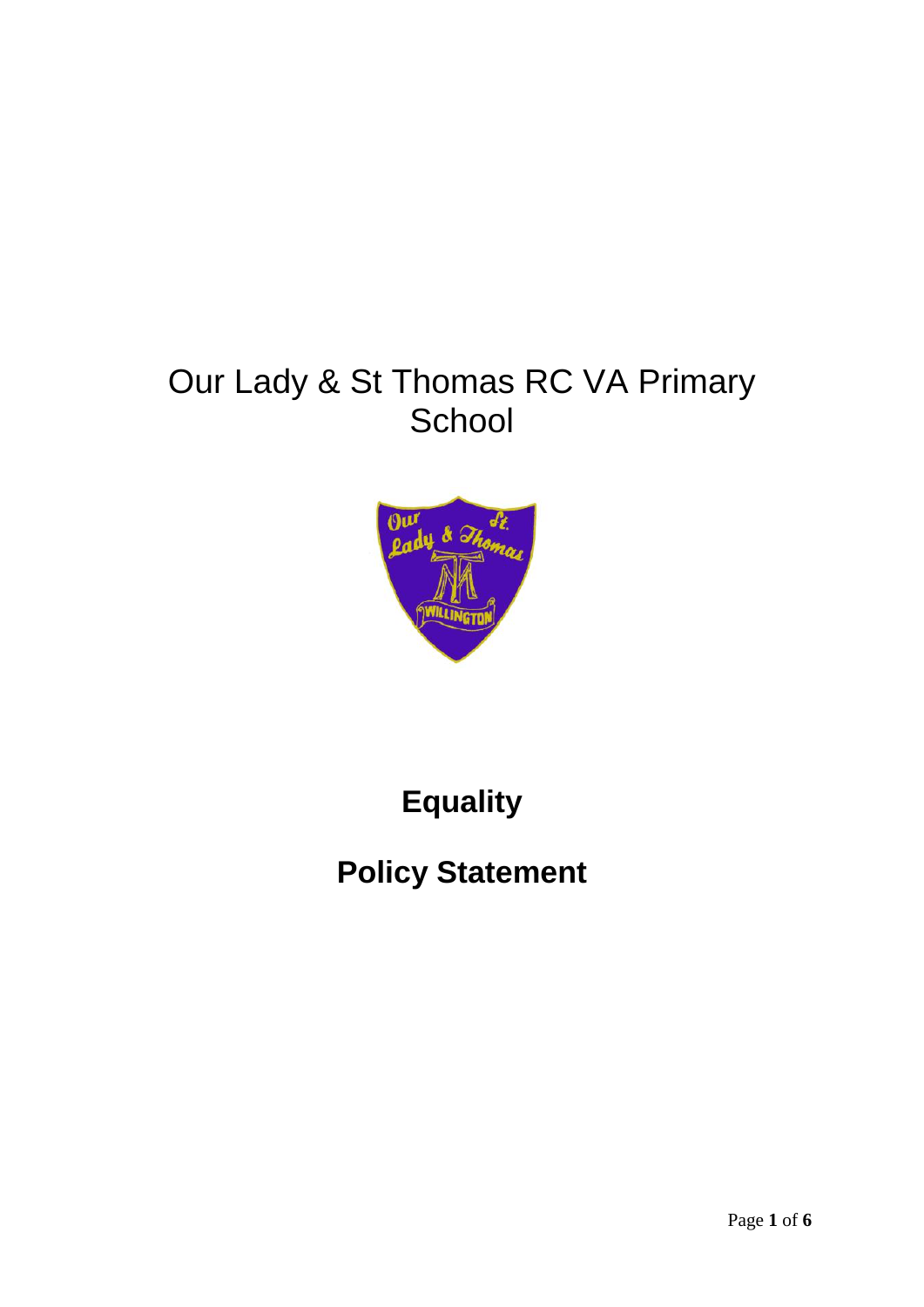## *Introductory notes*

The Equality Act 2010 was introduced fully in April 2011 and there is no longer a requirement that schools should draw up and publish equality schemes or policies. However, it is still good practice for a school to make a statement about the principles according to which it assesses the impact on equality of its policies and practices, and according to which it establishes specific objectives.

We must under the general duty of public sector equality duty, in the exercise of our functions, have due regard to the need to:

- $\checkmark$  Eliminate discrimination, harassment, victimisation and any other conduct that is prohibited under the Act.
- $\checkmark$  Advance equality of opportunity between persons who share a relevant protected characteristic and persons who do not share it;
- $\checkmark$  Foster good relations between persons who share a relevant protected characteristic and persons who do not share it.

This will apply to all pupils, staff and others using the facilities. We will give relevant and proportionate consideration to the public sector equality duty.

The protected characteristics for the schools provisions are:

- Disability
- Gender identity
- Pregnancy and maternity
- Race
- Religion or belief
- Sex
- Sexual orientation
- Age (not applicable to pupils)
- Marriage and Civil Partnerships (not applicable pupils)

Age and marriage and civil partnership are NOT protected characteristics for the schools provisions for pupils.

We will have **due regard** to advancing equality of opportunity including making serious consideration of the need to

- remove or minimise disadvantages suffered by persons who share a relevant protected characteristic that are connected to that characteristic;
- take steps to meet the needs of persons who share a protected characteristics that are different from the needs of persons who do not share it;
- encourage persons who share a relevant protected characteristic to participate in public life or in any activity in which participation by such persons is disproportionately low.

We will take into account the six Brown principles of 'due regard'

- **awareness –** all staff know and understand what the law requires
- **timeliness**  implications considered before they are implemented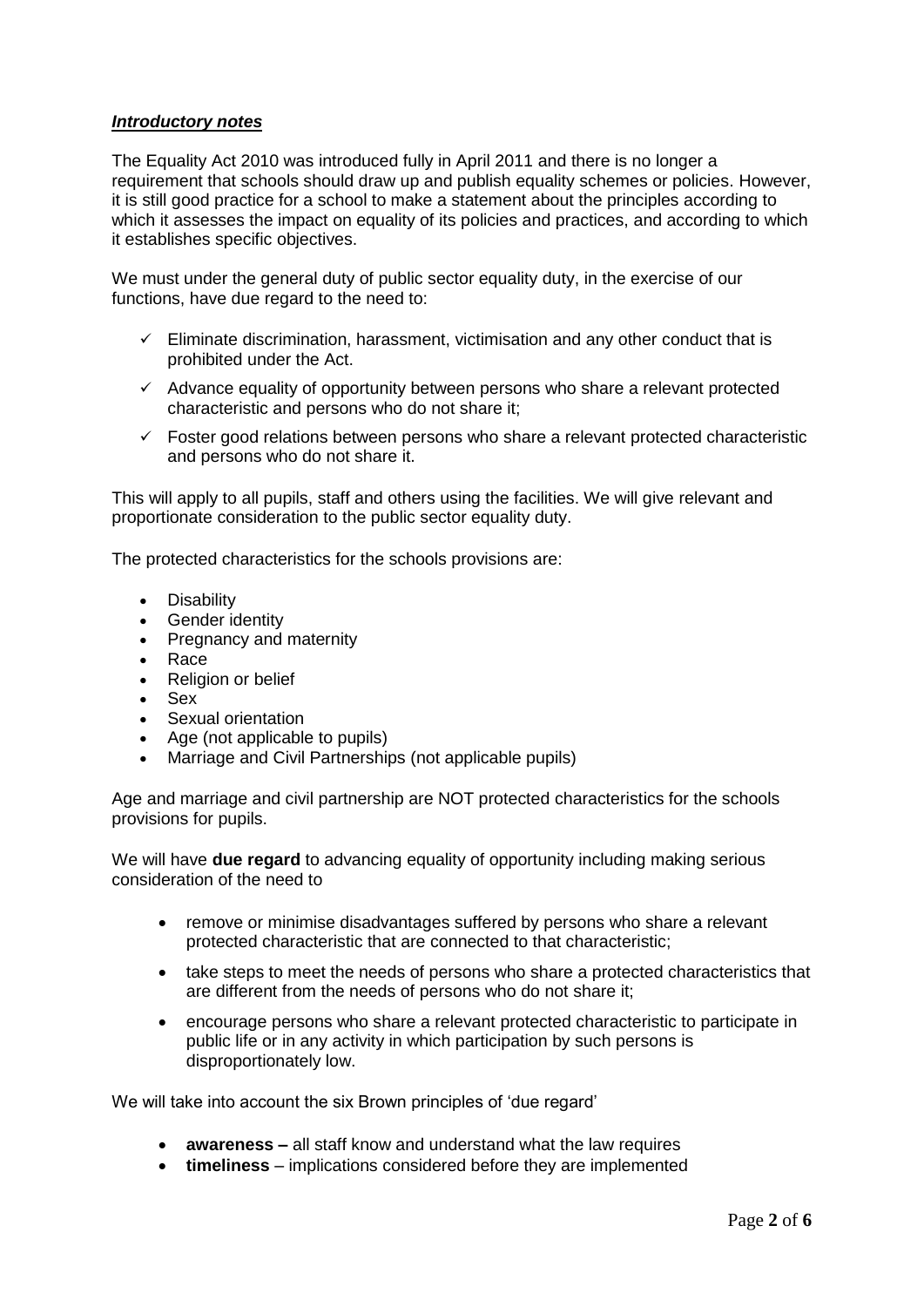- **rigour –** open-minded and rigorous analysis, including parent/pupil voice
- **non-delegation –** the PSED cannot be delegated
- **continuous –** ongoing all academic year
- **record-keeping –** keep notes and records of decisions & meetings

We welcome the opportunity to be transparent and accountable. To this end we fulfil the specific duties of the Act by:

- $\checkmark$  publishing our equality information
- $\checkmark$  publishing our equality objectives

We aim to make the information accessible, easy to read and easy to find.

#### *Legal framework*

We welcome our duties under the Equality Act 2010 to eliminate discrimination, advance equality of opportunity and foster good relations in relation to age (as appropriate), disability, gender reassignment, marriage and civil partnership, pregnancy and maternity, race, religion or belief, sex and sexual orientation.

We welcome our duty under the Education and Inspections Act 2006 to promote community cohesion.

We recognise these duties are essential to reflect international human rights standards as expressed in the UN Convention on the Rights of the Child, the UN Convention on the Rights of People with Disabilities, and the Human Rights Act 1998 and the Public Sector Equality Duties 2010.

#### *Guiding principles*

In fulfilling the legal obligations cited above, we are guided by nine principles:

#### **Principle 1: All learners are of equal value.**

We see all learners and potential learners, and their parents and carers, as of equal value.

#### **Principle 2: We recognise and respect difference.**

Treating people equally (Principle 1 above) does not necessarily involve treating them all the same. Our policies, procedures and activities must not discriminate but must nevertheless take account of differences of life-experience, outlook and background, and in the kinds of barrier and disadvantage which people may face.

\*There are some areas where a school with a religious character can make exceptions on some certain prescribed grounds. These are discussed at the end of the document.

**Principle 3: We foster positive attitudes and relationships, and a shared sense of cohesion and belonging.**

We intend that our policies, procedures and activities should promote:

 positive attitudes towards disabled people, good relations between disabled and non-disabled people, and an absence of harassment of disabled people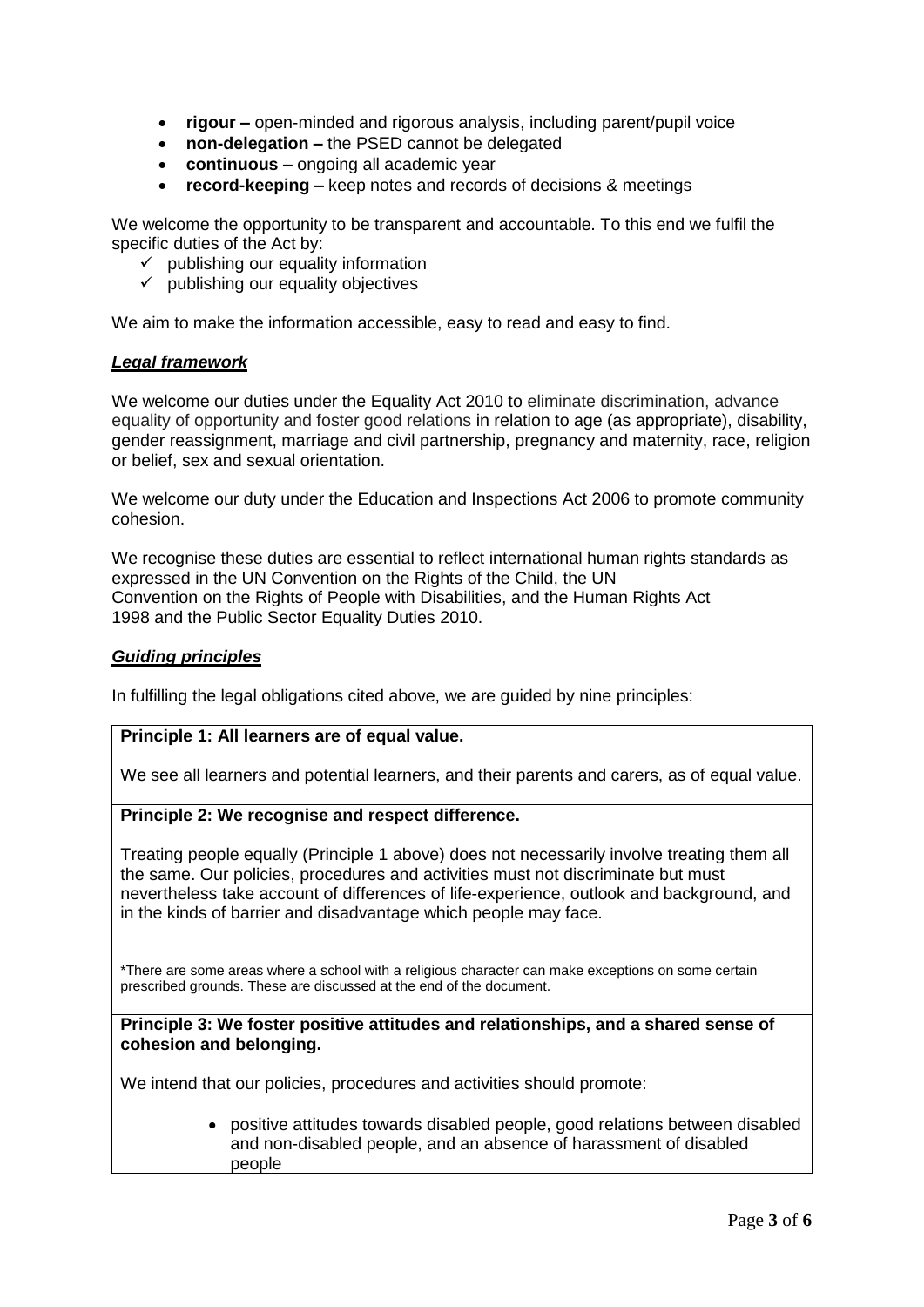- positive interaction, good relations and dialogue between groups and communities different from each other in terms of ethnicity, culture, religious affiliation, national origin or national status, and an absence of prejudicerelated bullying and incidents
- mutual respect and good relations between boys and girls, and women and men, and an absence of sexual, homophobic and transphobic harassment.
- positive attitudes and understanding of those women pregnant or during maternity.

## **Principle 4: We observe good equalities practice in staff recruitment, retention and development**

We ensure that policies and procedures should benefit all employees and potential employees, for example in recruitment and promotion, and in continuing professional development.

\*There are some areas where a school with a religious character can make exceptions on some certain prescribed grounds. These are discussed at the end of the document.

#### **Principle 5: We aim to reduce and remove inequalities and barriers that already exist**

In addition to avoiding or minimising possible negative impacts of our policies, we take opportunities to maximise positive impacts by reducing and removing inequalities and barriers that may already exist.

# **Principle 6: We consult and involve widely**

People affected by a policy or activity should be consulted and involved in the design of new policies, and in the review of existing ones. We consult and involve all sectors of the school community.

# **Principle 7: Society as a whole should benefit**

We intend that our policies and activities should benefit society as a whole, both locally and nationally, by fostering greater social cohesion, and greater participation in public life.

#### **Principle 8: We base our practices on sound evidence**

We maintain and publish quantitative and qualitative information about our progress towards greater equality.

## **Principle 9: Objectives**

Every four years we formulate and publish specific and measurable objectives, based on the evidence we have collected and published. The objectives which we identify take into account national and local priorities and issues, as appropriate. We keep our equality objectives under review and report annually on progress towards achieving them.

# *The curriculum*

We keep each curriculum subject or area under review in order to ensure that teaching and learning reflect the nine guiding principles.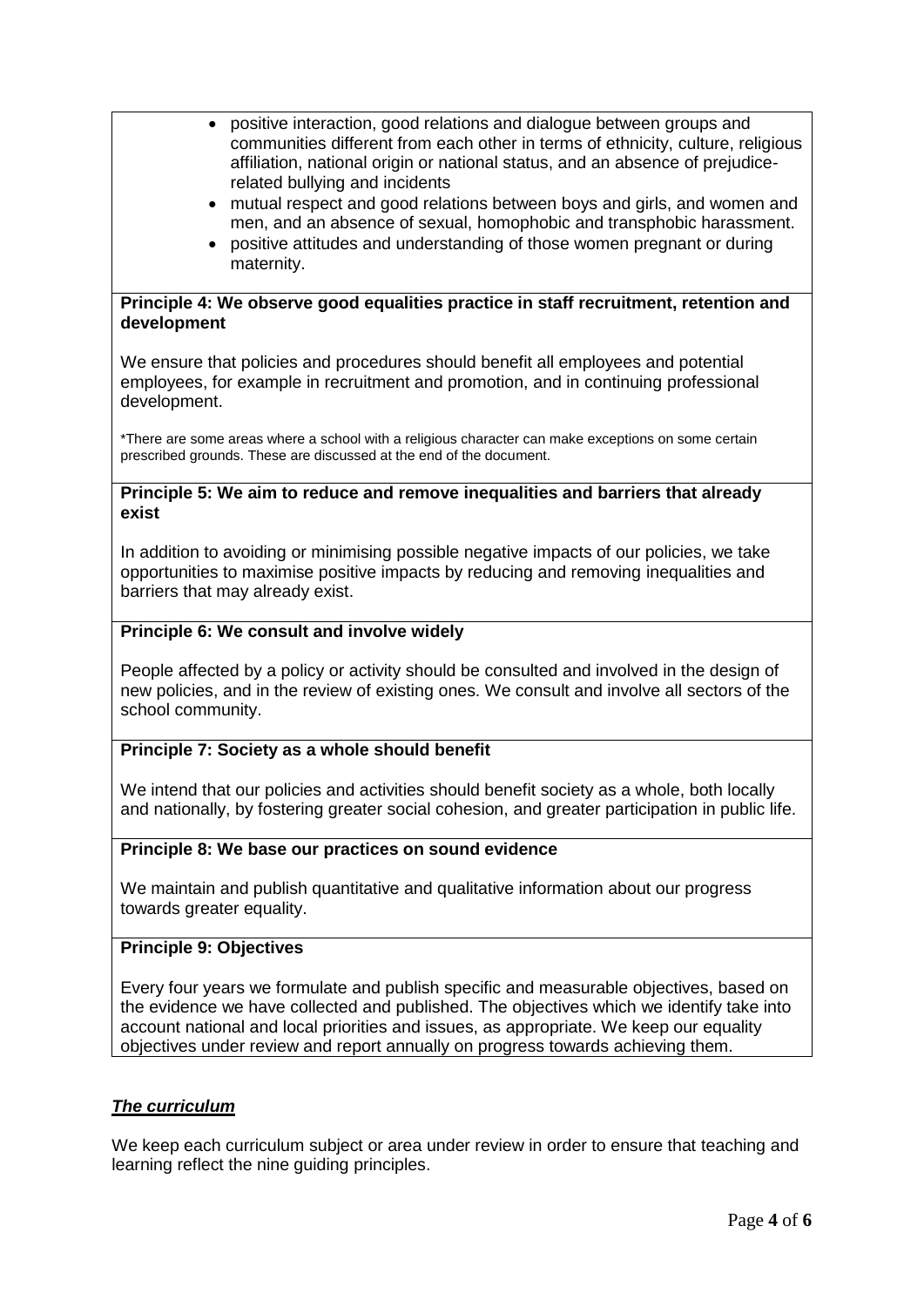# *Ethos and organisation*

We ensure the guiding principles apply to the full range of our policies and practices, including those that are concerned with:

- pupils' progress, attainment and achievement
- pupils' personal development, welfare and well-being
- teaching styles and strategies
- admissions and attendance  $*$
- staff recruitment, retention and professional development \*
- care, guidance and support
- behaviour, discipline and exclusions
- working in partnership with parents, carers and guardians
- working with the wider community.

*\*These items are discussed further at the end of the policy as there are exceptions for schools with a religious character.*

#### *Addressing prejudice and prejudice-related bullying*

The school is opposed to all forms of prejudice which stand in the way of fulfilling the legal duties.

There is guidance in the staff handbook on how prejudice-related incidents should be identified, assessed, recorded and dealt with.

We take seriously the importance of recording the numbers, types and seriousness of prejudice-related incidents at our school and how they are dealt with. We also investigate potential patterns and trends of incidents.

#### *Roles and responsibilities*

The governing body is responsible for ensuring that the school complies with legislation, and that this policy and its related procedures and action plans are implemented. An identified member of the governing body has a supporting role regarding the implementation of this policy.

The headteacher is responsible for implementing the policy; for ensuring that all staff are aware of their responsibilities and are given appropriate training and support; and for taking appropriate action.

All staff are expected to:

- promote an inclusive and collaborative ethos in their classroom
- respond to prejudice-related incidents that may occur
- incorporate the principles of this policy into the curriculum
- keep up-to-date with equalities legislation relevant to their work.

#### *Information and resources*